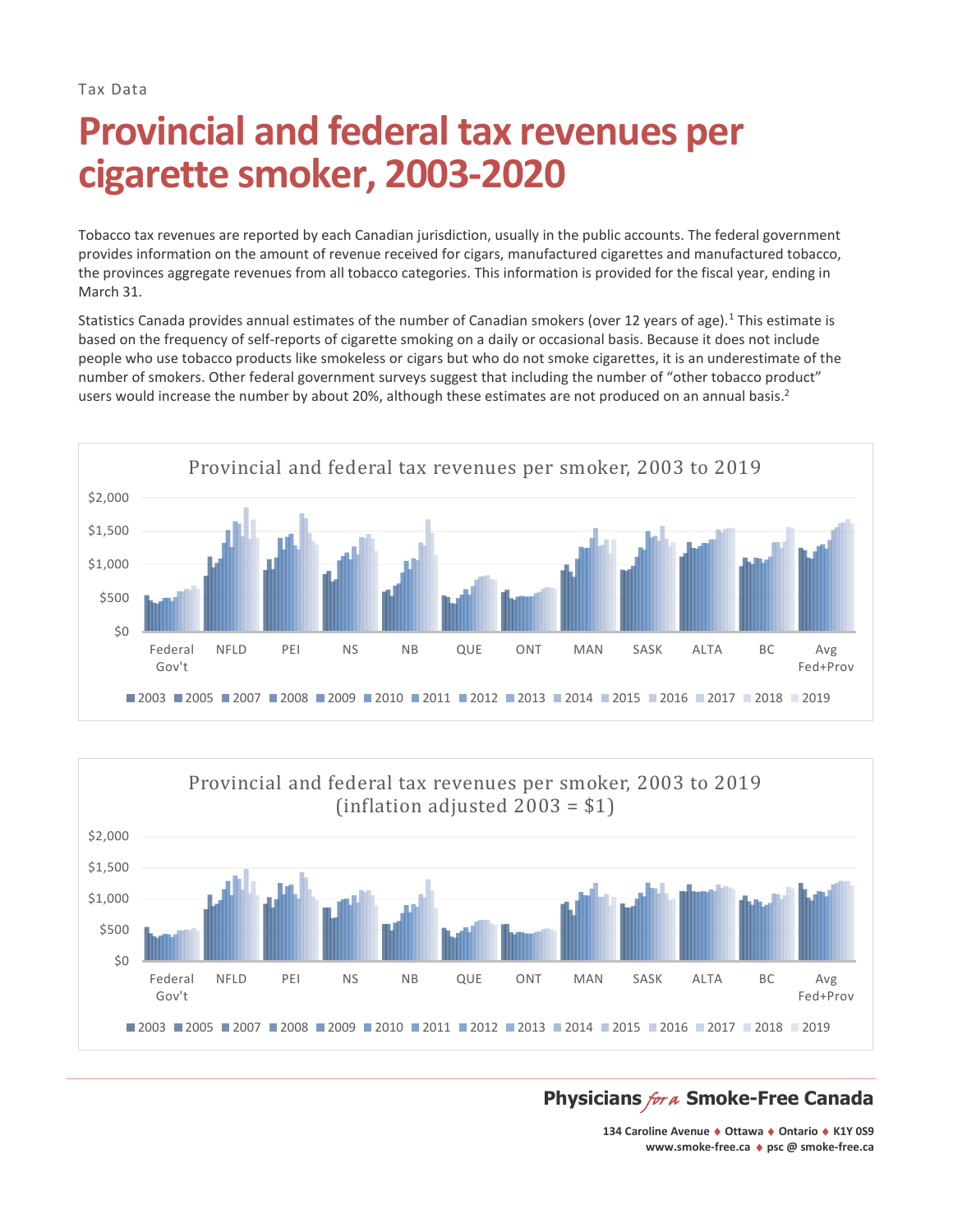# **Tables**

|             | 2003      | 2005      | 2007      | 2008      | 2009      | 2010      | 2011      | 2012      | 2013      | 2014           | 2015      | 2016      | 2017      | 2018      | 2019      |
|-------------|-----------|-----------|-----------|-----------|-----------|-----------|-----------|-----------|-----------|----------------|-----------|-----------|-----------|-----------|-----------|
| <b>NFLD</b> | 110,558   | 103,663   | 111,851   | 108,884   | 103,409   | 101,795   | 90,734    | 115,412   | 89,199    | 99,394         | 111,500   | 86,500    | 107,500   | 83,600    | 88,600    |
| PEI         | 28,196    | 26,031    | 25,555    | 25,235    | 24,694    | 28,684    | 26,116    | 27,401    | 24,185    | 24,543         | 18,600    | 19,300    | 21,400    | 22,500    | 21,800    |
| <b>NS</b>   | 187,392   | 180,176   | 194,307   | 188,488   | 186,514   | 186,984   | 176,224   | 190,986   | 170,547   | 177,951        | 153,200   | 158,900   | 144,400   | 147,700   | 152,100   |
| NB.         | 161,474   | 143,543   | 149,124   | 149.932   | 142.147   | 143,210   | 139.523   | 152.124   | 139,017   | 133,565        | 111,500   | 122,200   | 91,100    | 94,300    | 106,100   |
| QC          | 1,646,853 | 1,577,008 | 1,650,863 | .,542,295 | 1,499,501 | L.570.677 | 1,428,422 | .626.375  | 1,476,989 | l,371,<br>.221 | 1.312.600 | 1,284,700 | .306,700  | 1,257,600 | 1,235,000 |
| ON          | 2,271,303 | 186.991   | 2,242,443 | 2,172,468 | 2.055.964 | 2.161.455 | 2,181,592 | 2.161.957 | 2,085,113 | 2,009,217      | 2.053.100 | 1,906,600 | l,856,500 | L,867,600 | 1,728,300 |
| MВ          | 207,180   | 190.762   | 211,692   | 230.436   | 197.714   | 183,772   | 198,837   | 201,163   | 194,734   | 165,402        | 199,400   | 187,600   | 165,400   | 186,500   | 159,900   |
| <b>SK</b>   | 190,529   | 187,522   | 204,209   | 201,824   | 175,651   | 188,275   | 198,230   | 168,557   | 195,779   | 181,698        | 194,500   | 163,800   | 183,000   | 184,800   | 154,500   |
| AΒ          | 595,072   | 610,996   | 628,853   | 660,351   | 695,369   | 698,429   | 675.966   | 689,302   | 667,750   | 647,812        | 640,600   | 643,500   | 590.400   | 583,000   | 568,400   |
| BС          | 658,728   | 639,351   | 662.026   | 700.691   | 617.778   | 671.774   | 617.970   | 568,961   | 644,591   | 563,529        | 549,100   | 587.700   | 539.700   | 499.200   | 469,600   |
| Total       | 6,085,126 | 5,874,689 | 6,112,442 | 6,009,311 | 5,730,321 | 5,967,259 | 5,764,843 | 5,933,095 | 5,722,635 | 5,410,937      | 5,344,100 | 5,160,800 | 5,006,100 | 4,926,800 | 4,684,400 |

**Number of Smokers (Canadian Community Health Survey, Annual Estimates)** <sup>3</sup>

## **Tobacco tax revenues (\$ millions)<sup>4</sup>**

| Tax revenue          | 2003-04 | 2005-06 | 2007-08 | 2008-09 | 2009-10 | 2010-11 | 2011-12 | 2012-13 | 2013-14 | 2014-15 | 2015-16 | 2016-17 | 2017-18 | 2018-19 | 2019-20 |
|----------------------|---------|---------|---------|---------|---------|---------|---------|---------|---------|---------|---------|---------|---------|---------|---------|
| <b>Federal Gov't</b> | \$3,350 | \$2,774 | \$2,664 | \$2,531 | \$2,630 | \$3,011 | \$2,923 | \$2,750 | \$2,983 | \$3,273 | \$3,249 | \$3,321 | \$3,156 | \$3,401 | \$3,017 |
| <b>NFLD</b>          | \$93    | \$116   | \$108   | \$112   | \$113   | \$135   | \$138   | \$146   | \$147   | \$161   | \$159   | \$161   | \$149   | \$140   | \$125   |
| <b>PEI</b>           | \$26    | \$28    | \$24    | \$28    | \$35    | \$35    | \$37    | \$40    | \$31    | \$30    | \$33    | \$33    | \$32    | \$30    | \$28    |
| <b>NS</b>            | \$162   | \$164   | \$146   | \$148   | \$199   | \$212   | \$209   | \$206   | \$217   | \$206   | \$217   | \$222   | \$211   | \$206   | \$183   |
| <b>NB</b>            | \$97    | \$91    | \$80    | \$104   | \$103   | \$127   | \$148   | \$142   | \$153   | \$143   | \$149   | \$158   | \$153   | \$140   | \$122   |
| QC                   | \$889   | \$818   | \$707   | \$654   | \$754   | \$873   | \$913   | \$907   | \$1,010 | \$1,069 | \$1,083 | \$1,072 | \$1,104 | \$995   | \$958   |
| ON                   | \$1,350 | \$1,379 | \$1,127 | \$1,044 | \$1,083 | \$1,160 | \$1,150 | \$1,142 | \$1,110 | \$1,163 | \$1,226 | \$1,230 | \$1,244 | \$1,241 | \$1,118 |
| MВ                   | \$190   | \$192   | \$191   | \$190   | \$216   | \$234   | \$249   | \$252   | \$272   | \$256   | \$256   | \$243   | \$228   | \$218   | \$220   |
| SΚ                   | \$177   | \$171   | \$190   | \$199   | \$197   | \$238   | \$243   | \$253   | \$276   | \$261   | \$264   | \$260   | \$254   | \$236   | \$207   |
| AB                   | \$671   | \$719   | \$845   | \$828   | \$864   | \$893   | \$896   | \$912   | \$922   | \$896   | \$980   | \$953   | \$908   | \$903   | \$881   |
| BС                   | \$647   | \$709   | \$693   | \$709   | \$683   | \$735   | \$636   | \$614   | \$724   | \$752   | \$734   | \$737   | \$727   | \$781   | \$729   |
| Total                | \$7,651 | \$7,160 | \$6,774 | \$6,546 | \$6,875 | \$7,653 | \$7,541 | \$7,366 | \$7,846 | \$8,211 | \$8,349 | \$8,390 | \$8,165 | \$8,291 | \$7,588 |